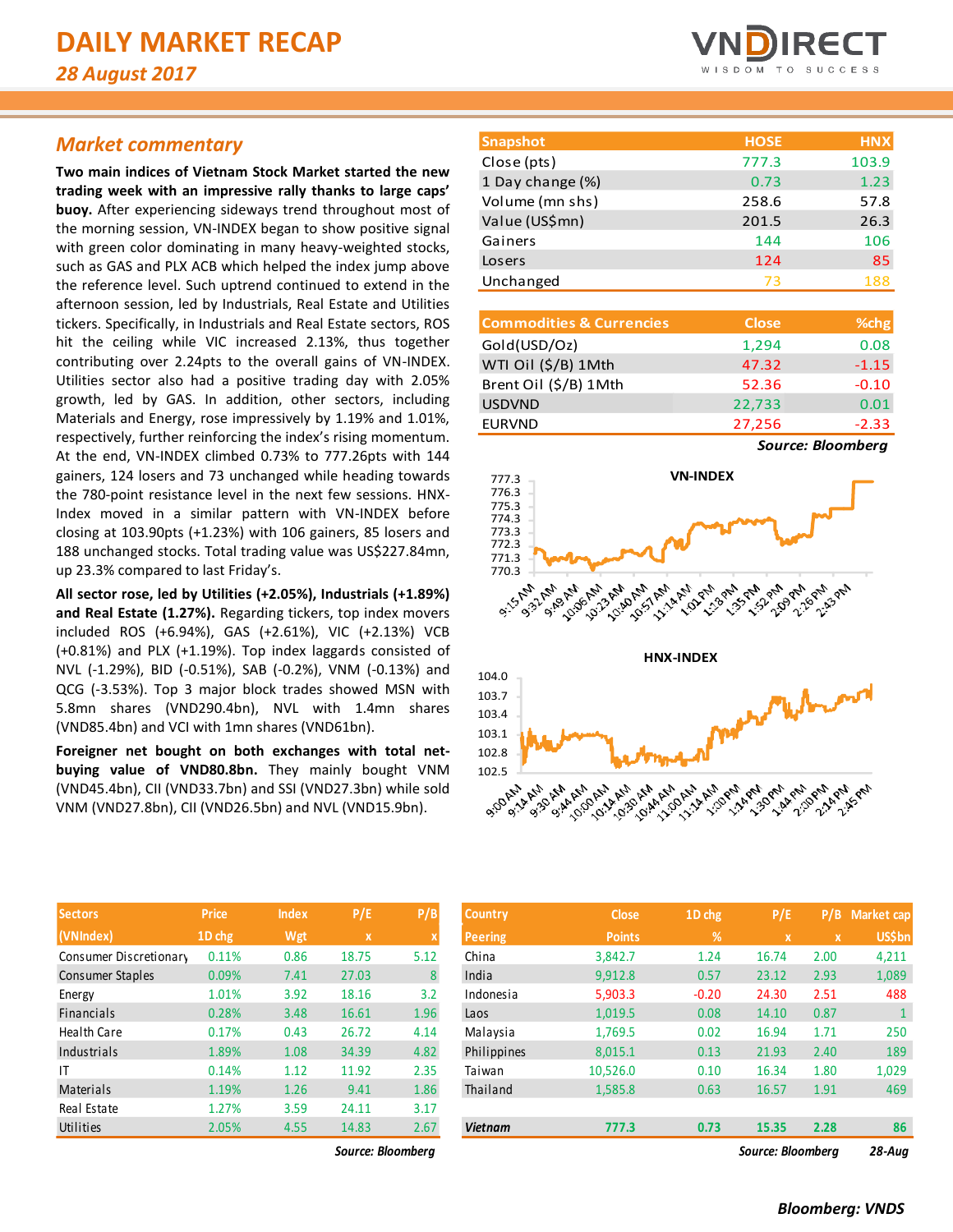

# **Market News**

**Gasoline surges and oil trades near US\$48 as Harvey shuts refineries.** Gasoline surged to the highest in two years and oil declined as flooding from Tropical Storm Harvey inundated refining centers along the Texas coast, shutting more than 10% of U.S. fuel-making capacity. Motor fuel prices rose as much as 6.8%, while New York oil futures slipped 0.9%. Harvey, the strongest storm to hit the U.S. since 2004, made landfall as a hurricane Friday, flooding cities and shutting plants able to process some 2.26mn barrels of oil a day. Pipelines were closed, potentially stranding crude in West Texas and interrupting gasoline supply. "Crude oil has taken it quite badly because of all of the refining capacity that has been shut in," Ole Hansen, head of commodity strategy at Saxo Bank A/S, said by phone from Copenhagen. "That's only somewhat offset by the slowdown in production." *(Bloomberg)*

**Vietnam banks will benefit from collateral repossession.** Speedy repossession of collateral of VAMC is credit-positive step for Vietnamese banks, which continue to grapple with legacy assetquality issues caused by rapid credit growth and loose underwriting standards in the past decade, according to Moody's. VAMC completes its first repossession of collateral for NPLs last week. For further information, Vietnam regulation that aims to resolve NPL, effective Aug 15, will help improve the rate of collateral repossession by banks and VAMC. Regulation will also re-balance the bargaining power of banks and VAMC. *(Bloomberg)*

**Vietnam August trade surplus is seen at US\$400mn, of which August exports and imports are expected at US\$18.2bn (+13% YoY) and US\$17.8bn (+14.5% YoY), respectively,** according to data from General Statistics Office. Therefore, Vietnam's Jan-Aug trade deficit is forecasted at US\$2.1bn, with Jan-Aug exports and imports are predicted to rise by 17.9% YoY to US\$133.5bn and 22.3% YoY to US\$135.6bn, correspondingly. *(Bloomberg)*

**The Ministry of Finance plans to cut import taxes on auto parts, in line with the World Trade Organization (WTO)'s rules.** Its WTO commitments require Vietnam to maintain a tax level on import auto components between 0% and 30%. Officials say the tax changes will also serve domestic interests. Speaking at a press conference at Smart Industry World 2017 in Hanoi last week, Deputy Minister of Industry and Trade Do Thang Hai said the import tax cuts would bolster auto production in Vietnam by leveling the playing field between imported vehicles and vehicles made in the country with imported parts. *(En.vietnamplus.vn)*

**The Government has called for faster than targeted credit growth in pursuit of this year's GDP goal of 6.7%.** However, experts have some concern that this would exert more pressure on the central bank to ensure macroeconomic stability and efficiency of credit growth. In a recent meeting with top Government top officials, Prime Minister Nguyen Xuan Phuc urged the State Bank of Vietnam (SBV) to work out measures to boost credit growth to 21% this year, higher than the initial target of 18%. This is the second time in a month that the SBV has been officially requested to do this. The newly-set lending growth rate is said to be achievable, but there are concerns the extra pressures it will bring to bear on the central bank in maintaining macroeconomic stability. Experts say the economy's ability to absorb the additional capital as also inflationary pressures should be taken into account. *(En.vietnamplus.vn)*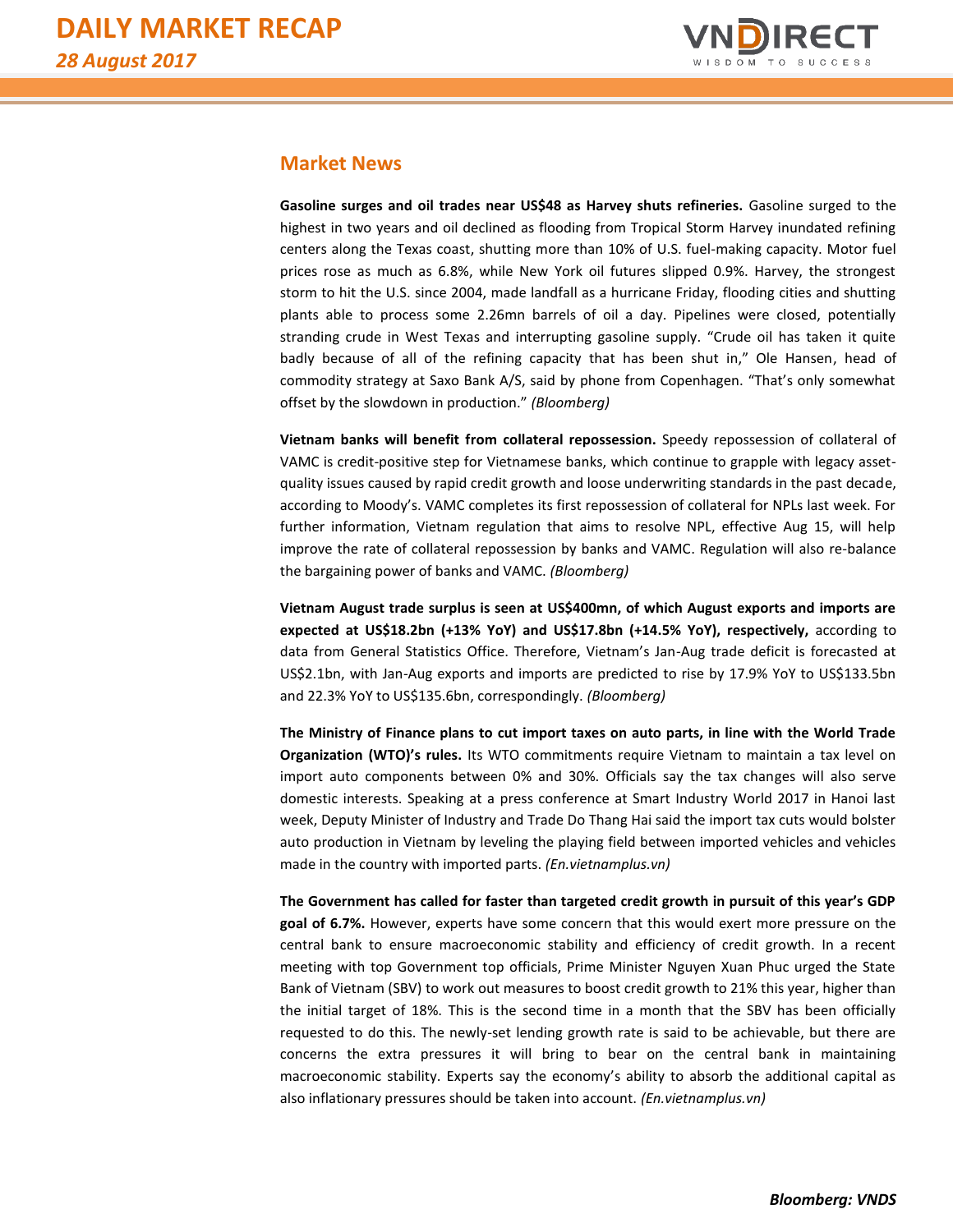

**The foreign investment is looking up, as the total capital pledged for investment in the country until Aug 20 was nearly equal to the entire 2016's figure.** The reports from the Foreign Investment Agency (FIA) showed that foreign investors had registered to invest US\$23.36bn into Vietnam since the beginning of this year until Aug 20 (+45.1% YoY). Last year, Vietnam reported a total registered capital of US\$24.3bn from foreign investors (+7.1% YoY). Regarding to the amount pledged this year, US\$13.45bn came from 1,624 new licensed projects (+37.4% YoY) while US\$6.4bn was the additional capital for 773 existing projects (+40.2% YoY). The remaining was from the capital contribution and share purchase of foreign investors. According to the agency, the disbursement of the capital in 8M2017 by foreign investors was also positive, with a YoY growth of 5.1% to US\$10.3bn. *(En.vietnamplus.vn)*

**Vietnam shipped US\$749mn worth of seafood abroad in August, thus bringing seafood exports in 8M2017 to US\$5.13bn (+18.1% YoY).** According to the Ministry of Agriculture and Rural Development, the largest buyers of Vietnamese seafood included the U.S., Japan, China and the Republic of Korea, accounting for 55.6% of total exports. Export value to China showed the biggest increase of 57.2%, followed by Japan (30.8%), the U.K. (30.1%), the RoK (28.8%), the Netherlands (25.3%) and Canada (20.7%). Meanwhile, Vietnam imported US\$912mn worth of seafood in 8M2017 (+31.3% YoY). *(En.vietnamplus.vn)*

# **Corporate News**

**Vietjet Aviation JSC (VJC VN) - business activity**: VJC commenced Hanoi (Vietnam) – Yangon (Myanmar) route on Aug 26, which is operated on a daily basis from Aug 31 with flight time of 1 hour 55 minutes per leg. The Hanoi – Yangon flight departs at 12:05 and arrives at 13:30 (local time). The return flight takes off in Yangon at 14:30 and arrives in Hanoi at 16:55 (local time). After the Ho Chi Minh City – Yangon route, Hanoi – Yangon is the second route commenced by VJC to connect Vietnam and Myanmar. Thanks to their cultural similarities, Vietnam and Myanmar are new destinations for investment and robust economic development. With its convenient flying time and amazing fares, the route is expected to meet the travel demand and to offer the two peoples and international tourists more choices for their travel plan. *(Vietjetair.com)*

**Vietnam Dairy Products JSC (VNM VN) - treasury stock:** On Aug 24, VNM announced the completion of the purchase of 689 treasury shares on Aug 22, following the purchase of 9,400 shares on Aug 10, thereby increasing the total number of treasury shares from 120,235 shares to 130,324 shares. (Hsx.vn)

**NoVaLand Investment Group Corporation (NVL VN) - business activity:** According to BoD Resolution signed on Aug 24, NVL approved to fully divest its ownership of 599,880 Nova Phu Sa Investment and Development JSC shares (99.98%) and 594,000 Nova Con Au Ecotourism JSC shares (99%). *(Hsx.vn)*

**Hoa Phat Group JSC (HPG VN) - business activity:** HPG's subsidiary - Hoa Phat Poultry Co., Ltd. has imported the first batch of Hyline Brown chicken from the UK, as a further step towards a high-tech poultry sector. HPG's strategy is to supply 300mn high quality chicken eggs to the market starting 2020. *(Ndh.vn)*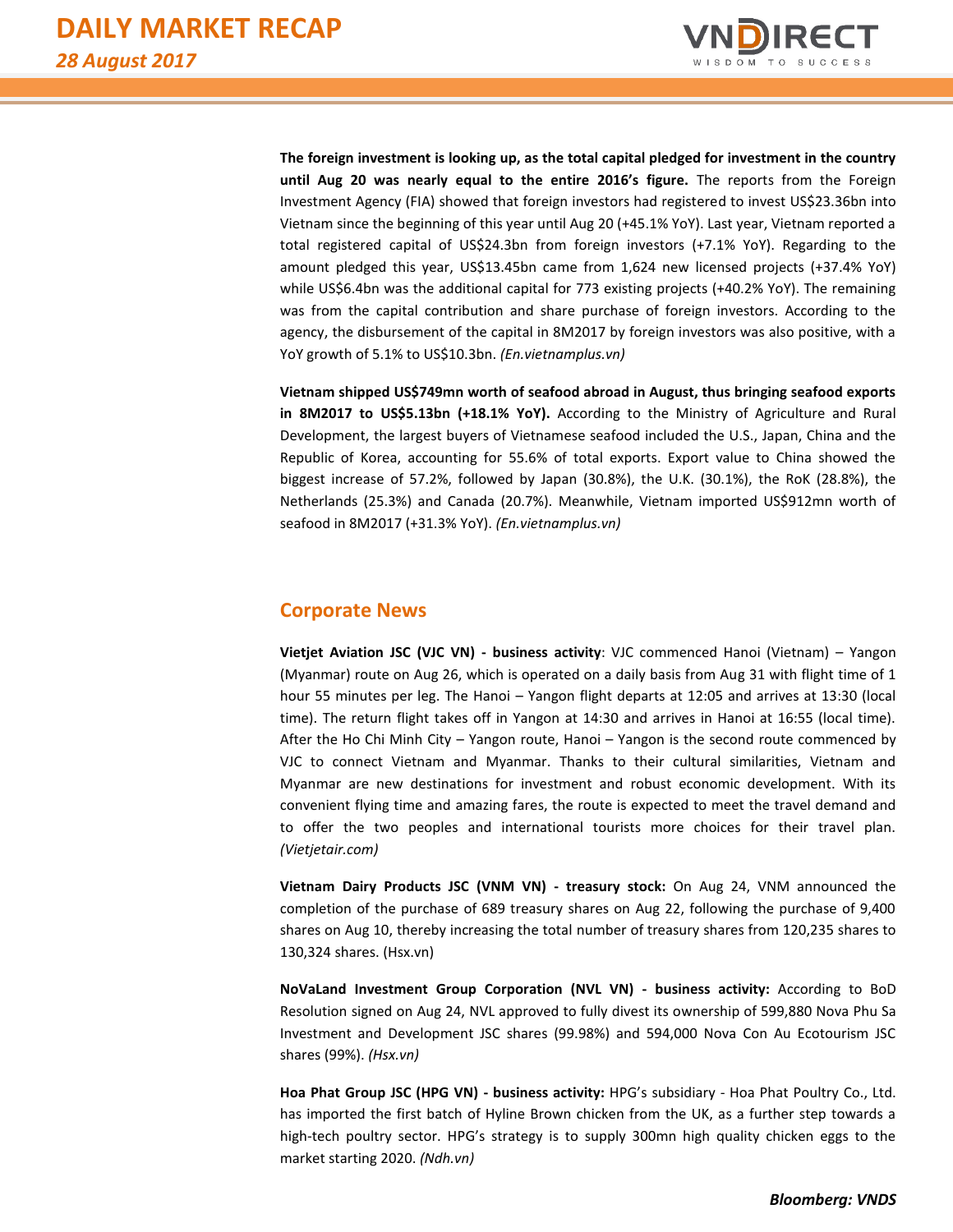

**Hau Giang Pharmaceutical JSC (DHG VN) - key personnel change:** DHG has announced the appointment of Mr. Doan Dinh Duy Khuong as Acting CEO cum Legal Representative for a 6 month term starting from Sep 01. For further information, Mr. Khuong is currently Vice CEO and State Capital Representative in DHG. *(Hsx.vn)*

**Hoa Binh Construction Group JSC (HBC VN) - share issuance:** According to BoD Resolution signed on Aug 24, HBC has approved the issuance of 1mn ESOP shares at the ratio of 0.78%. *(Hsx.vn)*

**FLC Group JSC (FLC VN) - shareholder's activity:** Chairman Trinh Van Quyet has registered to purchase 11mn FLC shares from Sep 15 to Oct 15. If successful, his stake will increase from 144.19mn shares (22.6%) to 155.19mn shares (24.32%). *(Cafef.vn)*

**Nam Kim Steel JSC (NKG VN) - private placement:** NKG has approved the private placement of 30mn shares (30%) at the price of VND27,000/share. Such shares will be subject to 1-year transfer restriction. The expected proceeds of VND810bn from the issuance will be used to supplement the company's working capital and finance its operating and investing activities. After the issuance, the charter capital will increase to VND1.3trl. For further information, VEIL Limited will buy the most shares among the four institutional investors (7.5mn shares), while Huynh Bao Ngoc will buy the most among the 06 individual investors (5mn shares). *(Ndh.vn)*

**Khanh Hoi Investment and Service Corporation (KHA VN) - shareholder's activity:** Ben Thanh Group, which is related to BoD member cum CEO Nguyen Ngoc Hanh, BoD member cum Vice CEO Quach Toan Binh and Member of Supervisory Board Vu Hoang Tuan, fully divested its ownership of 4,007,387 KHA shares (28.38%) via order-matching method on Aug 23. *(Hsx.vn)*

**Thang Long Investment Group JSC (TIG VN) - capital utilization plan adjustment:** TIG has decided to adjust the utilization of VND123.5bn of the capital raised from the 2016 private placement. Specifically, the company will contribute VND93.5bn to the establishment and development of Van Tri Thang Long Ecology Tourism Development Co., Ltd. and/or Vuon Vua Resort & Villas while investing VND30bn in HDE Distribution JSC (HDE Distribution VN). For further information, TIG initially planned to spend VND80bn on real estate projects and VND43.5bn on other funds and M&A deals. *(Vietstock.vn)*

**Nam Tan Uyen JSC (NTC VN - UPCOM) - business activity:** Joint Stock Commercial bank for Foreign Trade of Vietnam (VCB VN) announced that NTC has just made a 12-month loan of VND800bn to finance its Nam Tan Uyen Industrial Zone projects. For further information, in 1H2017 NTC reported net revenue of VND73bn (+16.5% YoY) and EAT of VND74.7bn (+129.6% YoY and completing 38% of annual goal). *(Ndh.vn)*

**Tuong An Vegetable Oil JSC (TAC VN) - ESOP share issuance:** TAC has announced the plan to issue 1,613,316 ESOP shares at the ratio of 20:1 within 2017. These shares are subject to 1-year transfer restriction from the date the issuance is completed. *(Hsx.vn)*

**Hanoi – Kinh Bac Agriculture and Food JSC (HKB VN) - shareholder's activity:** Chairman cum CEO Duong Quang Lu has registered to purchase 3mn HKB shares via order-matching and put-through methods from Aug 28 to Sep 26. If successful, he will increase his ownership in HKB from 9.546mn shares (18.5%) to 12.546mn shares (24.31%). *(Hnx.vn)*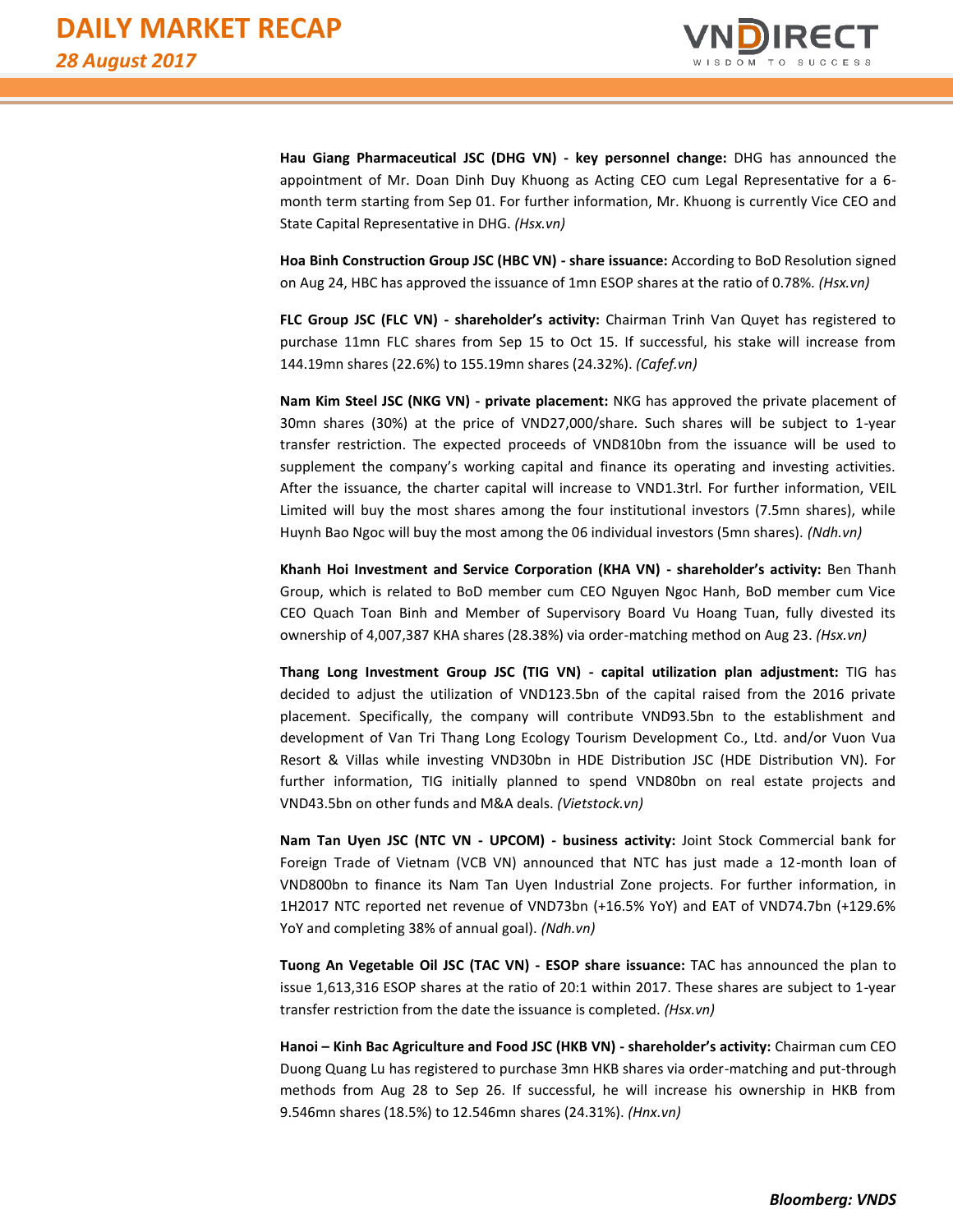

**Chuong Duong Beverages JSC (SCD VN) - shareholder's activity:** VC Invest Corp., which is related to BoD member Le Tuan, sold 100,000 SCD shares via order-matching method from Aug 19 to Aug 22, thus decreasing its stake from 1.06mn shares (12.71%) to 960,000 shares (11.29%). *(Hsx.vn)*

**Traphaco JSC (TRA VN) - shareholder's activity:** Chairwoman Vu Thi Thuan sold 116,440 shares out of 200,000 TRA shares registered via order-matching method from Jul 26 to Aug 24, thus decreasing her ownership from 581,084 shares (1.05%) to 464,644 shares (1.12%). *(Cafef.vn)*

**Pharimexco (DCL VN) - key personnel change:** DCL's BoD has approved the resignation of BoD member Bui Xuan Trung since Aug 24. Besides, DCL will seek shareholders' approval on the resignation of Member of Supervisory Board Le Manh Thang and further appointments in the upcoming 2017 EGM scheduled on Sep 09. *(Hsx.vn)*

**Gia Lai Hydropower JSC (GHC VN - UPCOM) - business activity:** GHC's BoD has approved to transfer 1.2mn shares of Thuong Lo Hydropower JSC (30%) at the price of VND16,000/share, equivalent to VND19.2bn. *(Ndh.vn)*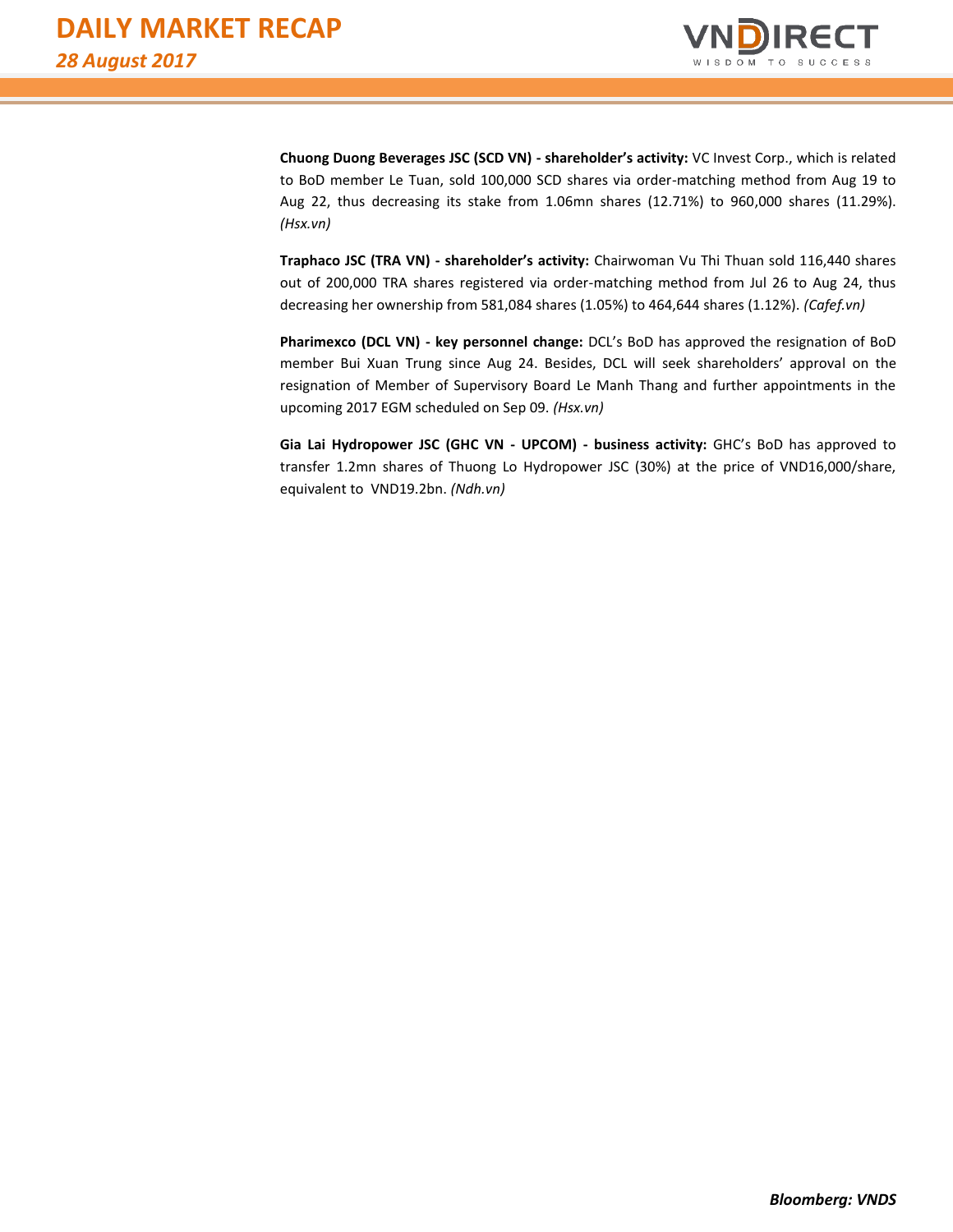

#### **MARKET MOVEMENTS**

|                                  | <b>HOSE</b>       |       |      |              |              |  |  |  |  |  |  |  |
|----------------------------------|-------------------|-------|------|--------------|--------------|--|--|--|--|--|--|--|
| <b>VND</b><br><b>Top gainers</b> |                   |       |      |              |              |  |  |  |  |  |  |  |
| <b>Ticker</b>                    | <b>Last Price</b> | Chg   | %chg | Vol.         | <b>Index</b> |  |  |  |  |  |  |  |
|                                  |                   |       |      |              | impact       |  |  |  |  |  |  |  |
| <b>TMS</b>                       | 64,200            | 4,200 | 7.0  | 740          | 0.057        |  |  |  |  |  |  |  |
| OGC                              | 2,760             | 180   |      | 7.0 13.39MLN | 0.021        |  |  |  |  |  |  |  |
| <b>ROS</b>                       | 104,800           | 6,800 | 6.9  | 4.77MLN      | 1.261        |  |  |  |  |  |  |  |
| <b>EVG</b>                       | 8,940             | 580   | 6.9  | 2.31MLN      | 0.007        |  |  |  |  |  |  |  |
| VDP                              | 41,700            | 2,700 | 6.9  | 77,270       | 0.014        |  |  |  |  |  |  |  |

| <b>Top losers</b> |                   |          |        |         | <b>VND</b>   |
|-------------------|-------------------|----------|--------|---------|--------------|
| <b>Ticker</b>     | <b>Last Price</b> | Chg      | %chg   | Vol.    | <b>Index</b> |
|                   |                   |          |        |         | impact       |
| <b>NAV</b>        | 6,700             | $-500$   | $-6.9$ | 90      | $-0.002$     |
| <b>CCI</b>        | 14,900            | $-1,100$ | $-6.9$ | 1,410   | $-0.008$     |
| <b>BRC</b>        | 11,550            | $-850$   | $-6.9$ | 580     | $-0.004$     |
| <b>ANV</b>        | 6,900             | $-500$   | $-6.8$ | 69,040  | $-0.013$     |
| HAI               | 12,600            | $-900$   | $-6.7$ | 5.57MLN | $-0.041$     |

|               | <b>VND</b><br><b>Top index movers</b> |       |      |         |              |  |  |  |  |  |  |  |
|---------------|---------------------------------------|-------|------|---------|--------------|--|--|--|--|--|--|--|
| <b>Ticker</b> | <b>Last Price</b>                     | Chg   | %chg | Vol.    | <b>Index</b> |  |  |  |  |  |  |  |
|               |                                       |       |      |         | impact       |  |  |  |  |  |  |  |
| <b>ROS</b>    | 104,800                               | 6,800 | 6.9  | 4.77MLN | 1.261        |  |  |  |  |  |  |  |
| GAS           | 63,000                                | 1,600 | 2.6  | 582,890 | 1.201        |  |  |  |  |  |  |  |
| VIC           | 45,500                                | 950   | 2.1  | 815,250 | 0.982        |  |  |  |  |  |  |  |
| <b>VCB</b>    | 37,450                                | 300   | 0.8  | 664,630 | 0.423        |  |  |  |  |  |  |  |
| <b>PLX</b>    | 68,300                                | 800   | 1.2  | 939,860 | 0.406        |  |  |  |  |  |  |  |

|               | <b>VND</b><br><b>Top index laggers</b> |        |        |         |              |  |  |  |  |  |  |  |
|---------------|----------------------------------------|--------|--------|---------|--------------|--|--|--|--|--|--|--|
| <b>Ticker</b> | <b>Last Price</b>                      | Chg    | %chg   | Vol.    | <b>Index</b> |  |  |  |  |  |  |  |
|               |                                        |        |        |         | impact       |  |  |  |  |  |  |  |
| <b>NVL</b>    | 61,100                                 | $-800$ | $-1.3$ | 1.94MLN | $-0.185$     |  |  |  |  |  |  |  |
| <b>BID</b>    | 19,650                                 | $-100$ | $-0.5$ | 1.19MLN | $-0.134$     |  |  |  |  |  |  |  |
| <b>SAB</b>    | 252,500                                | $-500$ | $-0.2$ | 23.900  | $-0.126$     |  |  |  |  |  |  |  |
| <b>VNM</b>    | 148,300                                | $-200$ | $-0.1$ | 323,280 | $-0.114$     |  |  |  |  |  |  |  |
| QCG           | 16,400                                 | $-600$ | $-3.5$ | 220,080 | $-0.065$     |  |  |  |  |  |  |  |

|               | <b>Top active volume</b> |        |      |               | <b>VND</b>   |
|---------------|--------------------------|--------|------|---------------|--------------|
| <b>Ticker</b> | <b>Last Price</b>        | Chg    | %chg | Vol.          | <b>Index</b> |
|               |                          |        |      |               | impact       |
| <b>FLC</b>    | 9,160                    | 590    |      | 6.9 60.43MLN  | 0.148        |
| <b>HQC</b>    | 3,450                    | 110    |      | 3.3 16.79MLN  | 0.021        |
| <b>OGC</b>    | 2,760                    | 180    |      | 7.0 13.39MLN  | 0.021        |
| <b>FIT</b>    | 11,500                   | $-350$ |      | -3.0 12.58MLN | $-0.035$     |
| <b>TSC</b>    | 5,000                    | 20     | 0.4  | 7.22MLN       | 0.001        |

|                                  |                   | <b>HOSE</b> |      |              |        | <b>HNX</b>                |                   |       |      |         |              |  |
|----------------------------------|-------------------|-------------|------|--------------|--------|---------------------------|-------------------|-------|------|---------|--------------|--|
| <b>VND</b><br><b>Top gainers</b> |                   |             |      |              |        | <b>VND</b><br>Top gainers |                   |       |      |         |              |  |
| Ticker                           | <b>Last Price</b> | Chg         | %chg | Vol.         | Index  | <b>Ticker</b>             | <b>Last Price</b> | Chg   | %chg | Vol.    | <b>Index</b> |  |
|                                  |                   |             |      |              | impact |                           |                   |       |      |         | impact       |  |
| TMS                              | 64,200            | 4,200       | 7.0  | 740          | 0.057  | L14                       | 96,000            | 8,700 | 10.0 | 101,998 | 0.000        |  |
| OGC                              | 2,760             | 180         |      | 7.0 13.39MLN | 0.021  | <b>TMB</b>                | 7,800             | 700   | 9.9  | 1,100   | 0.000        |  |
| <b>ROS</b>                       | 104,800           | 6,800       | 6.9  | 4.77MLN      | 1.261  | <b>CVN</b>                | 5,600             | 500   | 9.8  | 51,900  | 0.000        |  |
| <b>EVG</b>                       | 8,940             | 580         | 6.9  | 2.31MLN      | 0.007  | <b>ATS</b>                | 14,600            | 1,300 | 9.8  | 6,000   | 0.000        |  |
| VDP.                             | 41,700            | 2,700       | 6.9  | 77.270       | 0.014  | VGP                       | 28,100            | 2,500 | 9.8  | 700     | 0.000        |  |

|            | <b>VND</b><br><b>Top losers</b> |          |        |         |          |               | <b>VND</b><br><b>Top losers</b> |          |         |        |        |  |
|------------|---------------------------------|----------|--------|---------|----------|---------------|---------------------------------|----------|---------|--------|--------|--|
| Ticker     | <b>Last Price</b>               | Chg      | %chg   | Vol.    | Index    | <b>Ticker</b> | <b>Last Price</b>               | Chg      | %chg    | Vol.   | Index  |  |
|            |                                 |          |        |         | impact   |               |                                 |          |         |        | impact |  |
| <b>NAV</b> | 6,700                           | $-500$   | $-6.9$ | 90      | $-0.002$ | <b>VLA</b>    | 10,800                          | $-1.200$ | $-10.0$ | 5,000  | 0.000  |  |
| <b>CCI</b> | 14,900                          | $-1,100$ | $-6.9$ | 1,410   | $-0.008$ | QHD           | 23,000                          | $-2,500$ | $-9.8$  | 15,555 | 0.000  |  |
| <b>BRC</b> | 11,550                          | $-850$   | $-6.9$ | 580     | $-0.004$ | <b>NHC</b>    | 36,000                          | $-3,900$ | $-9.8$  | 100    | 0.000  |  |
| <b>ANV</b> | 6,900                           | $-500$   | $-6.8$ | 69.040  | $-0.013$ | <b>TMX</b>    | 9,300                           | $-1,000$ | $-9.7$  | 100    | 0.000  |  |
| HAI        | 12,600                          | $-900$   | -6.7   | 5.57MLN | $-0.041$ | <b>VTS</b>    | 12,200                          | $-1,300$ | $-9.6$  | 134    | 0.000  |  |

|            | <b>Top index movers</b>           |       |       |         | <b>VND</b>        | Top index movers |        |       |              |              |        |
|------------|-----------------------------------|-------|-------|---------|-------------------|------------------|--------|-------|--------------|--------------|--------|
| Ticker     | %chg<br>Vol.<br>Last Price<br>Chg |       | Index | Ticker  | <b>Last Price</b> | Chg              | %chg   | Vol.  | <b>Index</b> |              |        |
|            |                                   |       |       |         | impact            |                  |        |       |              |              | impact |
| <b>ROS</b> | 104.800                           | 6,800 | 6.9   | 4.77MLN | 1.261             | <b>ACB</b>       | 28,500 | 900   | 3.3          | 2.65MLN      | 0.788  |
| GAS        | 63,000                            | 1,600 | 2.6   | 582.890 | 1.201             | <b>VCG</b>       | 21,700 | 700   | 3.3          | 2.97MLN      | 0.088  |
| VIC        | 45,500                            | 950   | 2.1   | 815.250 | 0.982             | <b>KLF</b>       | 3,900  | 300   |              | 8.3 11.46MLN | 0.054  |
| VCB        | 37,450                            | 300   | 0.8   | 664.630 | 0.423             | <b>NTP</b>       | 64,500 | 1,500 | 2.4          | 4.550        | 0.053  |
| PLX        | 68,300                            | 800   | 1.2   | 939,860 | 0.406             | L14              | 96,000 | 8,700 | 10.0         | 101,998      | 0.052  |
|            |                                   |       |       |         |                   |                  |        |       |              |              |        |

| <b>Top index laggers</b><br><b>VND</b> |                                  |        |        |              |                             | <b>Top index laggers</b> |         |        |        |         |          |
|----------------------------------------|----------------------------------|--------|--------|--------------|-----------------------------|--------------------------|---------|--------|--------|---------|----------|
| Ticker                                 | %chg<br>Chg<br><b>Last Price</b> |        | Vol.   | <b>Index</b> | Ticker<br><b>Last Price</b> |                          | Chg     | %chg   | Vol.   | Index   |          |
|                                        |                                  |        |        |              | impact                      |                          |         |        |        |         | impact   |
| <b>NVL</b>                             | 61,100                           | $-800$ | $-1.3$ | 1.94 MLN     | $-0.185$                    | <b>NVB</b>               | 7,200   | $-200$ | $-2.7$ | 248.300 | $-0.065$ |
| <b>BID</b>                             | 19,650                           | $-100$ | $-0.5$ | 1.19MLN      | $-0.134$                    | <b>BCC</b>               | 8,600   | $-800$ | $-8.5$ | 603.330 | $-0.030$ |
| SAB                                    | 252.500                          | $-500$ | $-0.2$ | 23.900       | $-0.126$                    | <b>PVX</b>               | 2,600   | $-100$ | -3.7   | 4.38MLN | $-0.023$ |
| <b>VNM</b>                             | 148,300                          | $-200$ | $-0.1$ | 323.280      | $-0.114$                    | <b>VCS</b>               | 175,100 | $-700$ | $-0.4$ | 42.451  | $-0.016$ |
| QCG                                    | 16,400                           | $-600$ | $-3.5$ | 220,080      | $-0.065$                    | <b>PHP</b>               | 14,200  | $-400$ | $-2.7$ | 1,000   | $-0.015$ |

|            | Top active volume ' |        |      |                 | <b>VND</b> | Top active volume |                   |              |                  |              |        |
|------------|---------------------|--------|------|-----------------|------------|-------------------|-------------------|--------------|------------------|--------------|--------|
| Ticker     | <b>Last Price</b>   | Chg    | %chg | Vol.            | Index      | Ticker            | <b>Last Price</b> | Chg          | %chg             | Vol.         | Index  |
|            |                     |        |      |                 | impact     |                   |                   |              |                  |              | impact |
| <b>FLC</b> | 9,160               | 590    |      | 6.9 60.43MLN    | 0.148      | <b>KLF</b>        | 3,900             | 300          |                  | 8.3 11.46MLN | 0.000  |
| HQC        | 3,450               | 110    |      | 3.3 16.79MLN    | 0.021      | <b>SHB</b>        | 7,800             | $\mathbf{0}$ | 0.0              | 4.95MLN      | 0.000  |
| OGC        | 2,760               | 180    |      | 7.0 13.39MLN    | 0.021      | <b>PVX</b>        | 2,600             | $-100$       | $-3.7$           | 4.38MLN      | 0.000  |
| <b>FIT</b> | 11,500              | $-350$ |      | $-3.0$ 12.58MLN | $-0.035$   | <b>VCG</b>        | 21,700            | 700          | 3.3 <sup>2</sup> | 2.97MLN      | 0.000  |
| TSC        | 5,000               | 20     | 0.4  | 7.22MLN         | 0.001      | ACB               | 28,500            | 900          | 3.3              | 2.65MLN      | 0.000  |

*28-Aug Source: Bloomberg*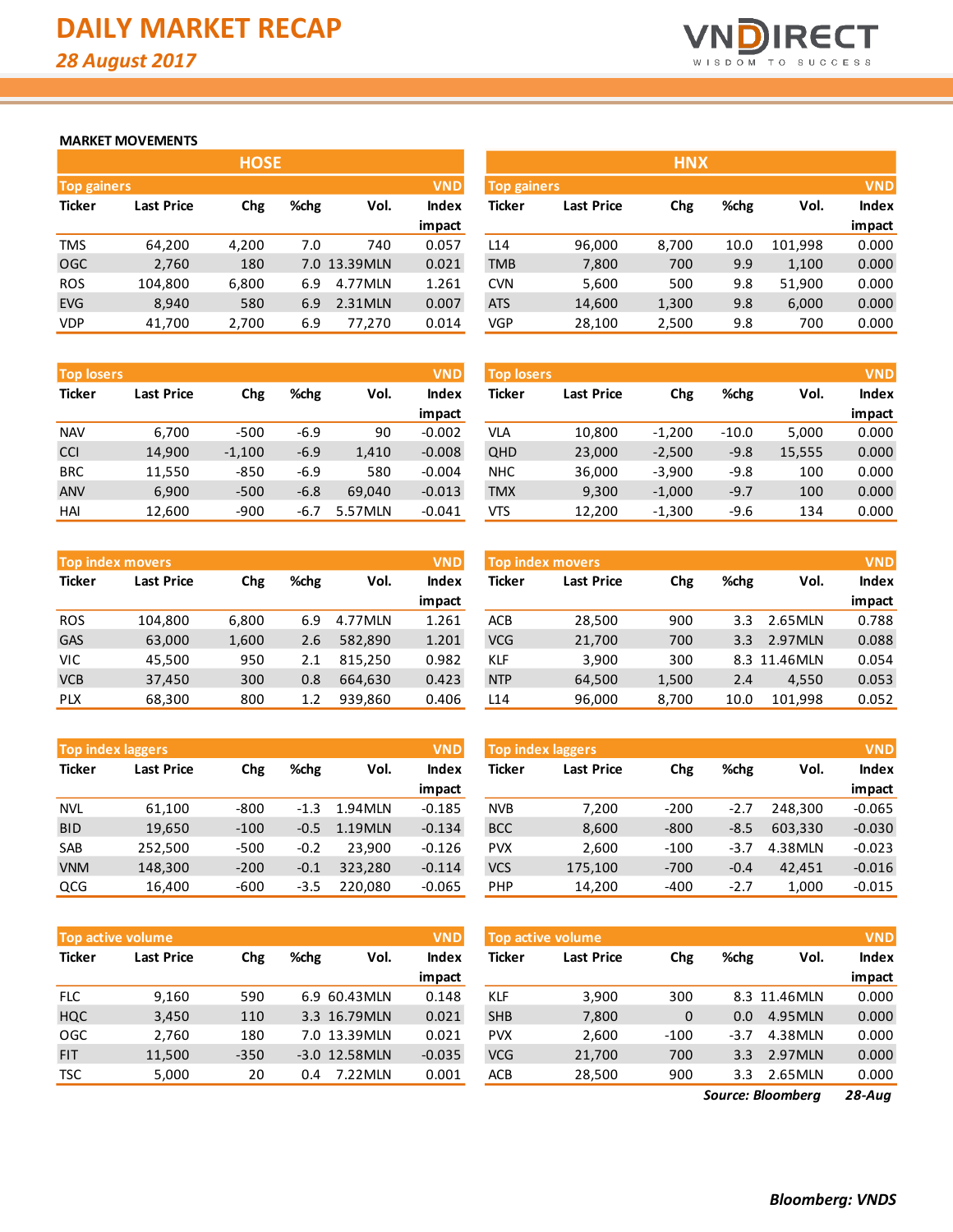

### **FOREIGN ACTIVITIES**

| <b>Volume (Mn'shs)</b> | <b>HOSE</b> | d/d   | <b>HNX</b> | d/d       | Value (VND'bn)        | <b>HOSE</b> | d/d   | <b>HNX</b> | d/d     |
|------------------------|-------------|-------|------------|-----------|-----------------------|-------------|-------|------------|---------|
| <b>F.BUY</b>           | 8.9         | 11.7% | 0.9        | $-14.0%$  | <b>BUY</b>            | 279         | 20.1% | 11         | $-7.3%$ |
| % of market            | 3.4%        |       | 1.5%       |           | % of market           | 6.1%        |       | 1.9%       |         |
| <b>F.SELL</b>          | 7.3         | -8.7% | 0.4        | $-24.0\%$ | <b>SELL</b>           | 203         | 5.3%  |            | 16.6%   |
| % of market            | 2.8%        |       | 0.8%       |           | % of market           | 4.4%        |       | 1.1%       |         |
| <b>NET BUY (SELL)</b>  | 1.6         |       | 0.4        |           | <b>NET BUY (SELL)</b> | 76          |       |            |         |
|                        |             |       |            |           |                       |             |       |            |         |

*Source: HSX, HNX*



| <b>Volume (Mn'shs)</b> | <b>HOSE</b> | % of 2016 | <b>HNX</b> | % of 2016 | Value (VND'bn)        |        | HOSE % of 2016 | <b>HNX</b> | % of 2016       |
|------------------------|-------------|-----------|------------|-----------|-----------------------|--------|----------------|------------|-----------------|
| <b>BUY</b>             | 1.846.2     | 75.0%     | 198.0      | 50.2%     | <b>BUY</b>            | 76.330 | 83.6%          | 2.826      | 45.4%           |
| % of market            | 6.0%        |           | 2.2%       |           | % of market           | 12.5%  |                | 3.0%       |                 |
| <b>SELL</b>            | 1,791.6     | 67.1%     | 214.0      | 65.2%     | <b>SELL</b>           | 62,655 | 63.3%          | 2.851      | 56.0%           |
| % of market            | 5.8%        |           | 2.4%       |           | % of market           | 10.3%  |                | 3.0%       |                 |
| <b>NET BUY (SELL)</b>  | 54.6        |           | (16.1)     |           | <b>NET BUY (SELL)</b> | 13,676 |                | (25)       |                 |
|                        |             |           |            |           |                       |        |                |            | Course HCV HAIV |

*Source: HSX, HNX*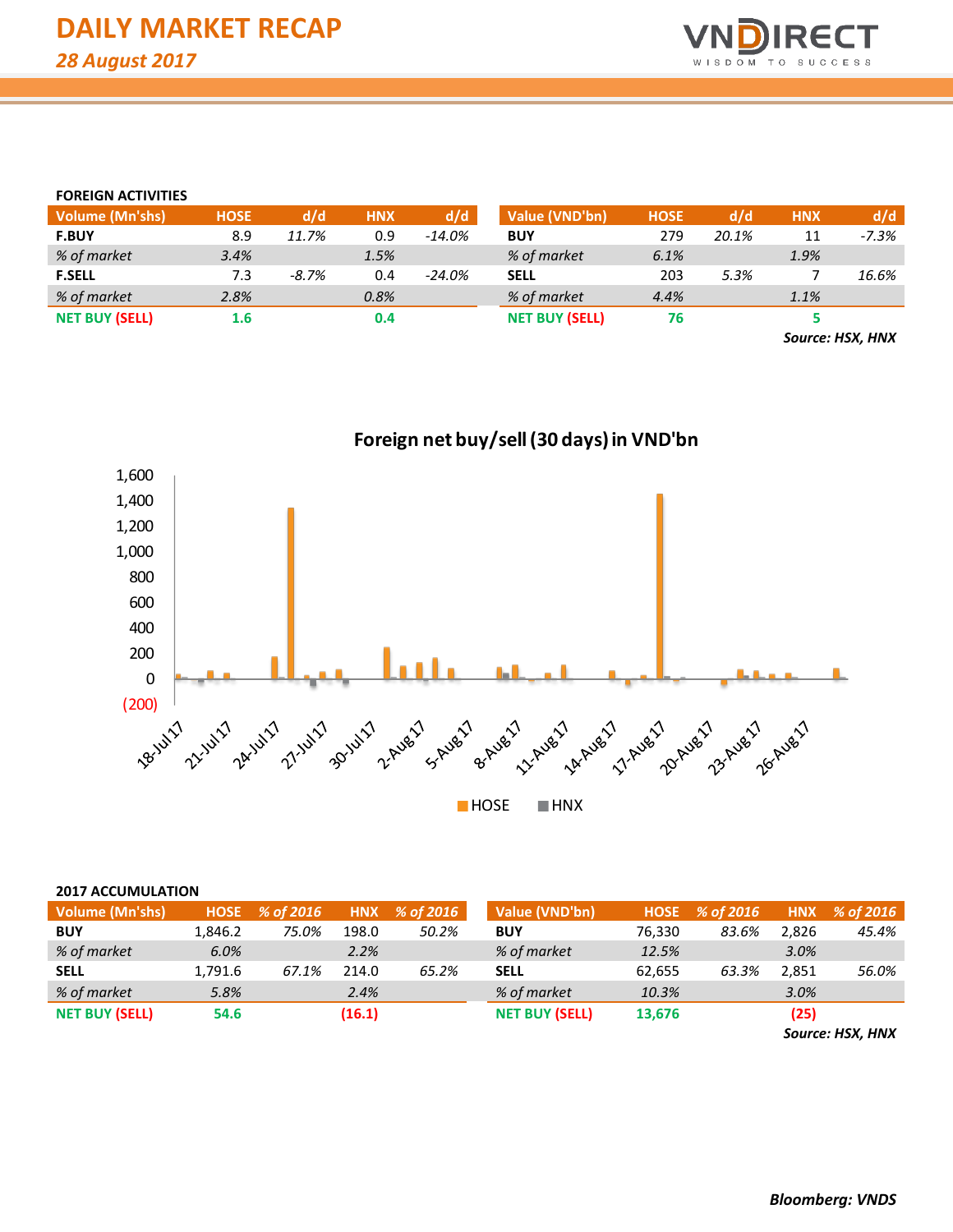

## **FOREIGN ACTIVITIES**

|               |                               | <b>HOSE</b>  |         |              |                               | <b>HNX</b>    |                      |          |
|---------------|-------------------------------|--------------|---------|--------------|-------------------------------|---------------|----------------------|----------|
|               | Top buy by foreigners (value) |              | VND'bn  |              | Top buy by foreigners (value) |               |                      |          |
| <b>Ticker</b> | Last<br><b>Price</b>          | Chg          | %chg    | <b>Value</b> | Index<br>impact               | <b>Ticker</b> | Last<br><b>Price</b> | Chg      |
| <b>VNM</b>    | 148,300                       | $-200$       | $-0.13$ | 45.4         | $-0.114$                      | <b>SHS</b>    | 15,600               | 400      |
| <b>CII</b>    | 34,500                        | $\mathbf{0}$ | 0.00    | 33.7         | 0.000                         | <b>VGC</b>    | 19,200               | 200      |
| SSI           | 25,150                        | 500          | 2.03    | 27.3         | 0.096                         | <b>HUT</b>    | 11,900               | 200      |
| <b>VIC</b>    | 45,500                        | 950          | 2.13    | 24.0         | 0.982                         | <b>SHB</b>    | 7,800                | $\Omega$ |
| <b>HPG</b>    | 34,400                        | 500          | 1.47    | 19.2         | 0.297                         | <b>NVB</b>    | 7.200                | $-200$   |

|            |                               | <b>HOSE</b>  |         |       |                 | <b>HNX</b>    |                                                |          |         |              |                 |  |  |
|------------|-------------------------------|--------------|---------|-------|-----------------|---------------|------------------------------------------------|----------|---------|--------------|-----------------|--|--|
|            | Top buy by foreigners (value) |              |         |       | VND'bn          |               | <b>VND'bn</b><br>Top buy by foreigners (value) |          |         |              |                 |  |  |
| Ticker     | Last<br><b>Price</b>          | Chg          | %chg    | Value | Index<br>impact | <b>Ticker</b> | Last<br><b>Price</b>                           | Chg      | %chg    | <b>Value</b> | Index<br>impact |  |  |
| VNM        | 148,300                       | $-200$       | $-0.13$ | 45.4  | $-0.114$        | <b>SHS</b>    | 15,600                                         | 400      | 2.63    | 2.8          | 0.000           |  |  |
| CII        | 34,500                        | $\mathbf{0}$ | 0.00    | 33.7  | 0.000           | <b>VGC</b>    | 19,200                                         | 200      | 1.05    | 2.1          | 0.000           |  |  |
| SSI        | 25,150                        | 500          | 2.03    | 27.3  | 0.096           | <b>HUT</b>    | 11,900                                         | 200      | 1.71    | 1.4          | 0.000           |  |  |
| <b>VIC</b> | 45,500                        | 950          | 2.13    | 24.0  | 0.982           | <b>SHB</b>    | 7,800                                          | $\Omega$ | 0.00    | 0.9          | 0.000           |  |  |
| <b>HPG</b> | 34,400                        | 500          | 1.47    | 19.2  | 0.297           | <b>NVB</b>    | 7,200                                          | $-200$   | $-2.70$ | 0.8          | 0.000           |  |  |

|               | Top sell by foreigners (value) |                      |         |                 | VND'bn        | Top sell by foreigners (value) |        |        |         |  |
|---------------|--------------------------------|----------------------|---------|-----------------|---------------|--------------------------------|--------|--------|---------|--|
| <b>Ticker</b> | Last<br><b>Price</b>           | Chg<br>%chg<br>Value |         | Index<br>impact | <b>Ticker</b> | Last<br><b>Price</b>           | Chg    | %chg   |         |  |
| <b>VNM</b>    | 148,300                        | $-200$               | $-0.13$ | 27.8            | $-0.114$      | <b>PVS</b>                     | 16.400 | 100    | 0.61    |  |
| <b>CII</b>    | 34,500                         | 0                    | 0.00    | 26.5            | 0.000         | <b>BCC</b>                     | 8,600  | $-800$ | $-8.51$ |  |
| <b>NVL</b>    | 61.100                         | -800                 | $-1.29$ | 15.9            | $-0.185$      | VGC                            | 19,200 | 200    | 1.05    |  |
| <b>GMD</b>    | 42.600                         | 2.000                | 4.93    | 12.1            | 0.141         | <b>KKC</b>                     | 13,200 | $-500$ | $-3.65$ |  |
| SSI           | 25.150                         | 500                  | 2.03    | 12.0            | 0.096         | VCG                            | 21,700 | 700    | 3.33    |  |

|               | Top net buy by foreigners (value) |        |         |       | VND'bn                 | Top net buy by foreigners (value) |                      |        |         |              |
|---------------|-----------------------------------|--------|---------|-------|------------------------|-----------------------------------|----------------------|--------|---------|--------------|
| <b>Ticker</b> | Last<br><b>Price</b>              | Chg    | %chg    | Value | <b>Index</b><br>impact | <b>Ticker</b>                     | Last<br><b>Price</b> | Chg    | %chg    | <b>Value</b> |
| <b>VIC</b>    | 45.500                            | 950    | 2.13    | 21.2  | 0.982                  | <b>SHS</b>                        | 15.600               | 400    | 2.63    | 2.8          |
| <b>VNM</b>    | 148,300                           | $-200$ | $-0.13$ | 17.6  | $-0.114$               | <b>VGC</b>                        | 19,200               | 200    | 1.05    | 1.6          |
| <b>HSG</b>    | 29,800                            | 600    | 2.05    | 15.4  | 0.082                  | <b>HUT</b>                        | 11,900               | 200    | 1.71    | 1.4          |
| <b>SSI</b>    | 25,150                            | 500    | 2.03    | 15.3  | 0.096                  | <b>SHB</b>                        | 7,800                | 0      | 0.00    | 0.9          |
| GAS           | 63,000                            | 1,600  | 2.61    | 14.7  | 1.201                  | <b>NVB</b>                        | 7,200                | $-200$ | $-2.70$ | 0.8          |

| Top net sell by foreigners (value) |              |          |               |         | <b>VND'bn</b> | Top net sell by foreigners (value) |              |        |         |              | <b>VND'bn</b> |  |  |
|------------------------------------|--------------|----------|---------------|---------|---------------|------------------------------------|--------------|--------|---------|--------------|---------------|--|--|
| <b>Ticker</b>                      | Last         | Chg      | %chg<br>Value |         |               | <b>Ticker</b>                      | Chg<br>Last  |        |         | <b>Value</b> | Index         |  |  |
|                                    | <b>Price</b> |          |               |         | impact        |                                    | <b>Price</b> |        |         |              | impact        |  |  |
| <b>NVL</b>                         | 61.100       | $-800$   | $-1.29$       | $-15.0$ | $-0.185$      | <b>PVS</b>                         | 16.400       | 100    | 0.61    | $-2.5$       | 0.000         |  |  |
| <b>HBC</b>                         | 54,800       | 1,400    | 2.62          | $-10.6$ | 0.071         | <b>BCC</b>                         | 8,600        | $-800$ | $-8.51$ | $-0.7$       | 0.000         |  |  |
| <b>SKG</b>                         | 30.300       | $-1.200$ | $-3.81$       | $-10.1$ | $-0.023$      | <b>KKC</b>                         | 13.200       | $-500$ | $-3.65$ | $-0.4$       | 0.000         |  |  |
| <b>SCR</b>                         | 10,900       | 300      | 2.83          | $-7.7$  | 0.027         | <b>VCG</b>                         | 21.700       | 700    | 3.33    | $-0.4$       | 0.000         |  |  |
| <b>MSN</b>                         | 47.000       | 500      | 1.08          | -6.7    | 0.227         | TPP                                | 13,100       | 0      | 0.00    | $-0.2$       | 0.000         |  |  |

*Source: Bloomberg, HOSE, HNX*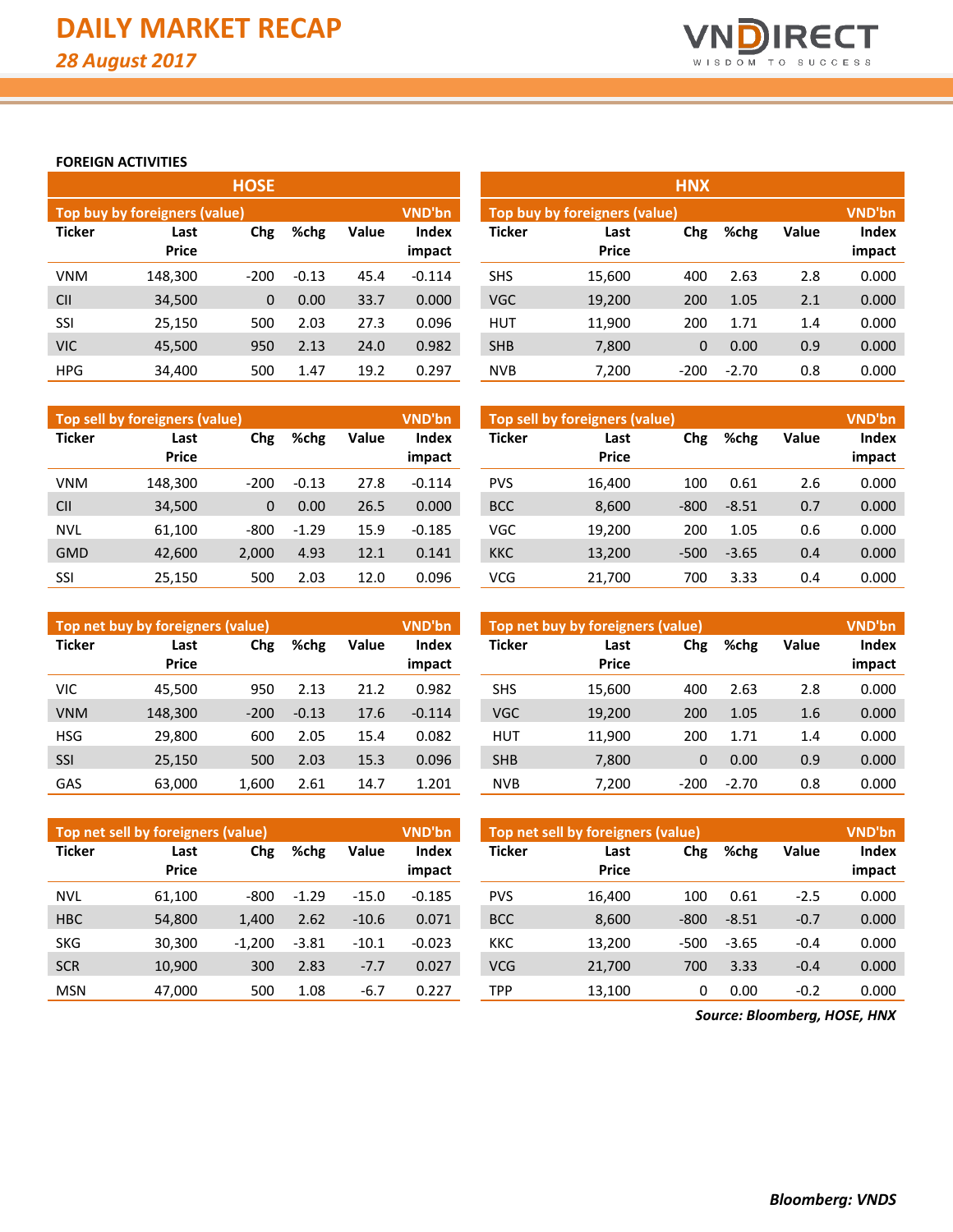

#### **TOP 70 MARKET CAPS SNAPSHOT ON HOSE**

| <b>No. Ticker</b> | <b>Price</b> |         |         | Price change (%) |                |                | Mkt. Cap Outs. Vol. Float ratio | <b>Avail. FII</b> | Ave. daily vol. |                      | <b>EPS</b>     |         | P/E              | P/B              | <b>ROE</b>    | <b>ROA</b> |
|-------------------|--------------|---------|---------|------------------|----------------|----------------|---------------------------------|-------------------|-----------------|----------------------|----------------|---------|------------------|------------------|---------------|------------|
|                   | <b>VND</b>   | 1M      | 3M      | 6M               | <b>US\$mln</b> | <b>MIn'shs</b> | %                               | %                 | (30 days-shs)   | <b>T12M</b>          | <b>Diluted</b> | 1Y Gr.  | $\boldsymbol{X}$ | $\boldsymbol{X}$ | $\frac{o}{o}$ | %          |
| 1 VNM VM          | 148,300      | $-3.1$  | $-2.4$  | 12.9             | 9,468          | 1,451          | 57.8                            | 44.7              | 551,635         | 6,333                | 5,831          | 19.9    | 23.4             | 8.8              | 38.9          | 33.1       |
| 2 SAB VM          | 252,500      | $7.2$   | 33.2    | 12.2             | 7,123          | 641            | 10.4                            | 39.1              | 53,367          | 6,947                | 6,442          | 37.3    | 36.3             | 11.9             | 33.0          | 20.8       |
| 3 VCB VM          | 37,450       | $-0.1$  | 2.0     | 0.1              | 5,927          | 3,598          | 22.9                            | 9.1               | 828,193         | 1,788                | 1,566          | 6.0     | 20.9             | 2.6              | 12.8          | 1.0        |
| 4 GAS VM          | 63,000       | 2.4     | 10.9    | 4.5              | 5,302          | 1,913          | 4.2                             | 45.8              | 397,225         | 4,128                | 3,548          | $-18.8$ | 15.3             | 3.0              | 20.3          | 13.4       |
| 5 VIC VM          | 45,500       | 6.1     | 12.3    | 1.1              | 5,279          | 2,638          | 52.3                            | 19.2              | 392,938         | 1,713                | 1,178          | 111.2   | 26.6             | 4.0              | 10.9          | 1.7        |
| 6 PLX VM          | 68,300       | 6.4     | 17.6    | N/A              | 3,482          | 1,159          | 100.0                           | 11.4              | 624,613         | 3,617                | 4,254          | 43.0    | 18.9             | 3.5              | 21.5          | 7.8        |
| 7 CTG VM          | 18,850       | $-3.3$  | $-0.3$  | 3.3              | 3,087          | 3,723          | 15.8                            | 0.2               | 2,338,047       | 1,970                | 1,457          | 20.6    | 9.6              | 1.2              | 12.0          | 0.8        |
| 8 BID VM          | 19,650       | $-6.4$  | 0.8     | 19.5             | 2,955          | 3,419          | 4.7                             | 28.2              | 3,354,753       | 1,810                | 1,354          | $-5.1$  | 10.9             | 1.5              | 14.6          | 0.7        |
| 9 MSN VM          | 47,000       | 13.0    | 9.8     | 14.6             | 2,374          | 1,148          | 32.8                            | 19.4              | 552,379         | 2,099                | 2,481          | 86.5    | 22.4             | 3.4              | 18.1          | 4.1        |
| 10 HPG VM         | 34,400       | 6.0     | 25.8    | 37.8             | 2,295          | 1,517          | 58.9                            | 9.6               | 3,404,160       | 5,182                | 4,470          | 82.3    | 6.6              | 2.3              | 34.9          | 20.9       |
| 11 ROS VM         | 104,800      | 15.2    | $-10.6$ | $-22.6$          | 2,181          | 473            | 27.0                            | 47.2              | 2,553,679       | 1,033                | 1,033          |         | N/A 101.5        | 10.2             | 11.7          | 7.4        |
| 12 VPB VM         | 36,300       | N/A     | N/A     | N/A              | 2,128          | 1,333          | 100.0                           | 0.0               | N/A             | 4,485                | 4,485          | 37.1    | 8.1              | 1.8              | 25.4          | 1.9        |
| 13 VJC VM         | 124,900      | 0.5     | $-1.5$  | 15.6             | 1,771          | 322            | 60.9                            | 5.8               | 323,323         | 8,726                | 8,726          | $-24.9$ | 14.3             | 8.3              | 68.7          | 14.3       |
| 14 MBB VM         | 23,050       | $-1.9$  | 18.5    | 64.6             | 1,737          | 1,713          | 49.8                            | 0.0               | 2,995,507       | 1,983                | 1,715          | $-6.3$  | 11.6             | 1.6              | 12.7          | 1.3        |
| 15 NVL VM         | 61,100       | $-8.3$  | $-8.9$  | $-8.8$           | 1,674          | 623            | 29.5                            | 39.0              | 1,588,860       | 3,396                | 3,059          | N/A     | 18.0             | 4.0              | 23.1          | 5.3        |
| 16 BVH VM         | 54,100       | $-6.1$  | $-9.8$  | $-9.1$           | 1,619          | 680            | 29.1                            | 24.5              | 318,068         | 2,103                | 1,651          | 10.9    | 25.7             | 3.6              | 9.7           | 1.6        |
| 17 MWG VM         | 105,900      | 4.9     | 9.2     | 26.8             | 1,433          | 308            | 71.9                            | 0.0               | 373,956         | 5,949                | 4,974          | 40.3    | 17.8             | 7.4              | 47.1          | 15.6       |
| 18 FPT VM         | 47,600       | $-2.0$  | 13.1    | 19.4             | 1,112          | 531            | 70.5                            | 0.0               | 905,350         | 3,887                | 3,413          | 2.9     | 12.2             | 2.5              | 21.8          | 7.8        |
| 19 STB VM         | 11,750       | $-8.2$  | $-4.5$  | 14.1             | 932            | 1,804          | 94.6                            | 15.3              | 2,208,061       | 269                  | 49             | $-89.0$ | 43.6             | 0.9              | 1.8           | 0.1        |
| 20 BHN VM         | 86,400       | 9.0     | 8.0     | $-19.7$          | 881            | 232            | 100.0                           | 31.5              | 40,091          | 3,236                | 3,236          | $-9.6$  | 26.7             | 3.5              | 13.8          | 8.0        |
| 21 CTD VM         | 214,900      | 5.3     | 0.9     | 6.9              | 728            | 77             | 89.1                            | 2.9               |                 | 68,070 20,254 20,894 |                | 88.6    | 10.6             | 2.5              | 28.1          | 15.5       |
| 22 EIB VM         | 12,050       | $-0.8$  | 3.0     | 13.1             | 652            | 1,229          | 75.6                            | 0.5               | 546,890         | 468                  | 251            | 660.6   | 25.8             | 1.1              | 3.1           | 0.3        |
| 23 DHG VM         | 110,300      | $-4.7$  | $-1.9$  | 45.1             | 634            | 131            | 31.8                            | 0.0               | 182,760         | 5,020                | 4,662          | 21.7    | 22.0             | 4.8              | 22.1          | 20.1       |
| 24 SSI VM         | 25,150       | $-2.7$  | $-3.3$  | 18.6             | 542            | 490            | 57.0                            | 48.7              | 3,532,762       | 2,238                | 1,698          | 2.4     | 11.2             | 1.5              | 13.6          | 7.5        |
| 25 GMD VM         | 42,600       | 5.2     | $-0.6$  | 22.8             | 540            | 288            | 59.5                            | 0.0               | 478,210         | 2,087                | 2,009          | $-4.2$  | 20.4             | 1.5              | 7.6           | 4.3        |
| 26 PNJ VM         | 105,000      | 1.8     | 8.2     | 40.0             | 499            | 108            | 64.5                            | 0.0               | 235,799         | 6,190                | 4,383          | 671.7   | 17.0             | 5.9              | 34.5          | 17.4       |
| 27 REE VM         | 35,100       | $-3.8$  | 4.8     | 39.8             | 479            | 310            | 48.3                            | 0.0               | 1,483,485       | 4,896                | 3,526          | 27.9    | 7.2              | 1.6              | 20.1          | 12.7       |
| 28 HSG VM         | 29,800       | $-1.0$  | 0.1     | 10.4             | 459            | 350            | 50.4                            | 21.2              | 3,737,454       | 4,575                | 4,200 120.2    |         | 6.5              | 2.2              | 45.0          | 15.4       |
| 29 DPM VM         | 23,150       | $-0.2$  | 3.1     | $-5.1$           | 399            | 391            | 35.2                            | 28.2              | 753,851         | 1,925                | 2,452          | $-25.6$ | 12.0             | 1.1              | 9.7           | 9.4        |
| 30 KDC VM         | 41,400       | $-8.6$  | $-5.0$  | 11.6             | 375            | 206            | 49.8                            | 38.9              | 376,062         | 6,728                | 5,714          | $-74.7$ | 6.2              | 1.4              | 20.8          | 15.6       |
| 31 CII VM         | 34,500       | 6.5     | $-12.2$ | $-2.0$           | 374            | 246            | 55.7                            | 8.4               | 934,342         | 8,644                | 3,191          | 9.7     | 4.0              | 1.8              | 46.6          | 12.3       |
| 32 HAG VM         | 8,400        | $-8.7$  | $-6.7$  | 2.7              | 343            | 927            | 61.3                            | 37.4              | 3,093,279       | 620                  | $-1,439$       | N/A     | 13.5             | 0.5              | $-8.3$        | $-2.3$     |
| 33 NT2 VM         | 26,400       | $-6.9$  | $-4.3$  | $-10.8$          | 334            | 288            | 27.9                            | 28.7              | 283,828         | 2,816                | 3,701          | $-5.0$  | 9.4              | 1.5              | 20.3          | 8.6        |
| 34 SBT VM         | 29,300       | $-28.7$ | $-0.2$  | 22.1             | 326            | 253            | 53.5                            | 41.7              | 2,540,822       | 1,209                | 1,176          | 2.4     | 24.2             | 2.5              | 9.8           | 4.5        |
| 35 DCM VM         | 13,700       | 0.4     | 5.4     | 25.7             | 319            | 529            | 24.3                            | 47.5              | 2,417,195       | 1,508                | 1,011          | N/A     | 9.1              | 1.2              | 11.8          | 5.9        |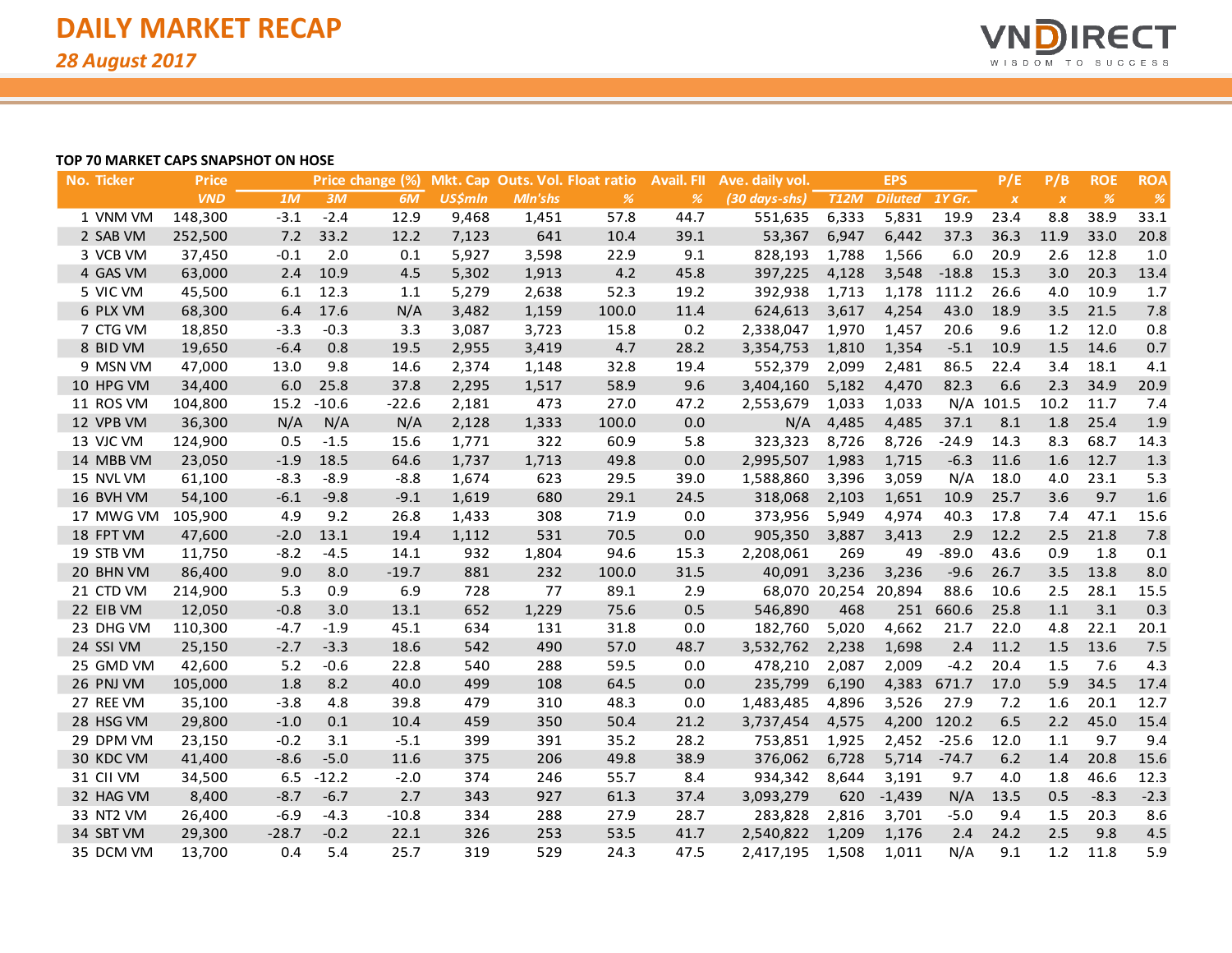

|            |              |         |         |                  |                |         |                                 |                   |                 |               |                |         |               | (Continue)       |            |            |  |
|------------|--------------|---------|---------|------------------|----------------|---------|---------------------------------|-------------------|-----------------|---------------|----------------|---------|---------------|------------------|------------|------------|--|
| No. Ticker | <b>Price</b> |         |         | Price change (%) |                |         | Mkt. Cap Outs. Vol. Float ratio | <b>Avail. FIL</b> | Ave. daily vol. |               | <b>EPS</b>     |         | P/E           | P/B              | <b>ROE</b> | <b>ROA</b> |  |
|            | <b>VND</b>   | 1M      | 3M      | 6M               | <b>US\$mln</b> | Mln'shs | $\%$                            | $\%$              | (30 days-shs)   | <b>T12M</b>   | <b>Diluted</b> | 1Y Gr.  | $\pmb{\chi}$  | $\boldsymbol{X}$ | %          | $\%$       |  |
| 36 HNG VM  | 9,400        | $-8.3$  | $-17.9$ | 5.5              | 317            | 767     | 35.1                            | 48.2              | 1,358,826       | 759           | $-1,298$       | N/A     | 12.4          | 0.7              | $-9.8$     | $-3.3$     |  |
| 37 KBC VM  | 15,350       | 2.0     | $-5.2$  | 6.6              | 317            | 470     | 74.7                            | 15.7              | 1,985,449       | 1,232         | 1,186          | $-11.6$ | 12.5          | 0.9              | 8.4        | 4.5        |  |
| 38 VCI VM  | 59,300       | $-2.8$  | N/A     | N/A              | 313            | 120     | 92.7                            | 19.4              | 255,860         | 3,854         | 3,854          | $-18.8$ | 15.4          | 5.1              | 31.9       | 12.1       |  |
| 39 HBC VM  | 54,800       | $-4.7$  | 18.9    | 56.2             | 311            | 129     | 71.5                            | 25.3              | 1,264,197       | 6,866         | 3,960          | 539.6   | 8.0           | 4.0              | 47.6       | 6.4        |  |
| 40 KDH VM  | 28,100       | 0.4     | 3.5     | 28.3             | 289            | 234     | 49.1                            | $2.4$             | 80,021          | 1,726         | 1,587          | 55.3    | 16.3          | 1.8              | 11.3       | 5.2        |  |
| 41 BHS VM  | 21,700       | $-12.5$ | 1.2     | 97.3             | 284            | 298     | 80.4                            | 40.6              | 2,993,494       | 1,462         | 1,636          | 5.8     | 14.8          | 1.2              | 10.7       | 4.7        |  |
| 42 BMP VM  | 76,600       | $-6.4$  | $-24.7$ | $-26.3$          | 276            | 82      | 61.8                            | 2.8               | 298,539         | 6,230         | 7,664          | 20.9    | 12.3          | 2.6              | 23.1       | 20.7       |  |
| 43 PPC VM  | 19,300       | $-11.5$ | $-2.5$  | 14.9             | 270            | 318     | 15.0                            | 33.6              | 408,679         | 4,688         | 1,724          | $-2.2$  | 4.1           | 1.1              | 15.3       | 8.5        |  |
| 44 PDR VM  | 27,400       | $-0.5$  | 11.8    | 110.8            | 268            | 222     | 38.3                            | 48.3              | 834,181         | 1,357         | 1,033          | 28.1    | 20.2          | 2.5              | 10.5       | 3.0        |  |
| 45 TCH VM  | 16,350       | $-4.4$  | $-23.6$ | 0.6              | 261            | 363     | 52.5                            | 48.7              | 1,387,663       | 1,379         | 1,379          | N/A     | 11.9          | 1.3              | 16.6       | 15.1       |  |
| 46 DXG VM  | 20,600       | 12.9    | 4.8     | 41.1             | 259            | 286     | 76.6                            | 20.3              | 4,426,540       | 2,087         | 2,555          | 29.6    | 9.9           | 1.7              | 26.5       | 13.4       |  |
| 47 HT1 VM  | 15,400       | $-15.4$ | $-27.7$ | $-18.1$          | 258            | 382     | 20.0                            | 42.9              | 701,890         | 1,734         | 2,121          | $-0.2$  | 8.9           | 1.1              | 16.0       | 6.7        |  |
| 48 FLC VM  | 9,160        | 23.8    | 24.1    | 12.1             | 257            | 638     | 86.2                            | 38.3              | 16,406,810      | 969           | 1,795          | $-8.0$  | 9.5           | 0.7              | 14.6       | 7.1        |  |
| 49 PVD VM  | 14,550       | 10.2    | $-11.0$ | $-34.5$          | 245            | 383     | 48.1                            | 29.4              | 3,253,600       | $-513$        | 224            | $-94.1$ | N/A           | 0.4              | $-1.0$     | $-0.5$     |  |
| 50 TLG VM  | 104,000      | $-2.8$  | 30.3    | 35.2             | 228            | 50      | 25.6                            | 72.0              | 923             | 4,704         | 4,242          | 24.9    | 22.1          | 5.4              | 23.8       | 18.8       |  |
| 51 VCF VM  | 193,500      | $-15.9$ | 8.1     | 11.2             | 226            | 27      | 30.7                            | 19.3              | 274             | 13,794 14,450 |                | 30.0    | 14.0          | 2.4              | 18.3       | 12.9       |  |
| 52 HCM VM  | 39,000       | $-8.7$  | $-11.4$ | 25.0             | 222            | 130     | 38.0                            | 46.9              | 407,603         | 3,032         | 2,395          | 49.9    | 12.9          | 2.0              | 13.8       | 9.8        |  |
| 53 TRA VM  | 117,000      | $-2.5$  | 11.3    | 22.1             | 213            | 41      | 57.8                            | 1.2               | 22,991          | 5,275         | 5,081          | 29.0    | 22.2          | 5.3              | 22.9       | 14.6       |  |
| 54 VHC VM  | 50,400       | $-2.7$  | $-10.8$ | 9.6              | 205            | 92      | 25.1                            | 61.4              | 40,094          | 5,366         | 5,922          | 80.9    | 9.4           | 1.9              | 24.1       | 11.6       |  |
| 55 QCG VM  | 16,400       | $-32.9$ | $-25.5$ | 261.2            | 198            | 275     | 32.1                            | 48.7              | 355,802         | 811           | 163            | 87.6    | 20.2          | 1.2              | 1.2        | 0.5        |  |
| 56 LGC VM  | 23,000       | $-0.9$  | 1.3     | $-28.8$          | 195            | 193     | N/A                             | 4.0               | 309             | 1,584         | 1,698          | $-49.5$ | 14.5          | 1.9              | 13.2       | 3.8        |  |
| 57 NLG VM  | 27,400       | $-11.0$ | 9.2     | 33.3             | 190            | 157     | 56.2                            | 5.4               | 1,230,270       | 3,347         | 1,954          | 70.0    | 8.2           | 1.7              | 13.5       | 5.8        |  |
| 58 PAN VM  | 36,500       | 1.4     | 2.4     | $-3.3$           | 189            | 118     | 59.8                            | 46.8              | 13,903          | 1,428         | 2,164          | $-1.9$  | 25.6          | 1.8              | 7.6        | 4.8        |  |
| 59 BIC VM  | 36,300       | $-4.0$  | $-7.6$  | $-9.0$           | 187            | 117     | 99.7                            | 1.5               | 20,719          | 1,090         | 1,083          | $-27.2$ | 33.3          | 2.1              | 6.3        | 2.9        |  |
| 60 PGD VM  | 46,750       | $-1.6$  | $-3.8$  | 22.9             | 185            | 90      | 49.5                            | 20.8              | 4,698           | 1,077         | 2,313          | $-37.5$ | 43.4          | 3.0              | 11.6       | 6.4        |  |
| 61 GTN VM  | 16,300       | $-0.9$  | $-4.1$  | $-23.1$          | 179            | 250     | 18.2                            | 50.7              | 955,732         | 141           | 104            |         | $-86.3$ 115.4 | 1.5              | 1.4        | 1.0        |  |
| 62 DMC VM  | 116,000      | $-4.1$  | 0.0     | 56.8             | 177            | 35      | 46.3                            | 37.1              | 8,468           | 5,597         | 4,856          | 44.3    | 20.7          | 4.5              | 22.9       | 18.1       |  |
| 63 PVT VM  | 14,000       | $-6.0$  | 2.2     | 13.8             | 173            | 281     | 48.9                            | 19.4              | 324,195         | 1,257         | 1,321          | 12.9    | 11.1          | 1.1              | 11.1       | 4.6        |  |
| 64 BWE VM  | 25,800       | 0.8     | N/A     | N/A              | 170            | 150     | 100.0                           | 49.0              | N/A             | 1,606         | 1,606          | N/A     | 16.1          | 1.4              | 8.7        | 3.0        |  |
| 65 ITA VM  | 4,120        | $-5.9$  | 17.0    | $-8.2$           | 170            | 938     | 69.3                            | 38.2              | 3,952,233       | 36            | 43             |         | $-74.1$ 114.3 | 0.4              | 0.5        | 0.3        |  |
| 66 DIG VM  | 15,900       | 4.6     | 36.5    | 87.1             | 167            | 238     | 87.1                            | 22.2              | 937,442         | 276           | 228            | 459.2   | 57.5          | 1.4              | 1.2        | 0.6        |  |
| 67 VSH VM  | 18,300       | $-2.4$  | 7.6     | 13.7             | 166            | 206     | 69.3                            | 33.6              | 67,789          | 1,510         | 1,219          | 2.4     | 12.1          | 1.3              | 11.0       | 5.6        |  |
| 68 PC1 VM  | 35,850       | 2.4     | 11.0    | 26.6             | 154            | 98      | 67.0                            | 18.1              | 75,400          | 3,486         | 3,486          | $-50.6$ | 10.3          | 1.8              | 18.7       | 7.8        |  |
| 69 PTB VM  | 127,200      | 1.0     | 12.2    | 11.0             | 145            | 26      | 59.5                            | 34.3              | 148,852 10,309  |               | 8,863          | 58.8    | 12.3          | 4.3              | 35.6       | 16.7       |  |
| 70 CHP VM  | 25,700       | $-7.6$  | 15.8    | 13.7             | 142            | 126     | 20.0                            | 45.9              | 100,353         | 3,504         | 1,950          | $-21.5$ | 7.3           | 1.8              | 23.9       | 12.3       |  |

*Source: Bloomberg*